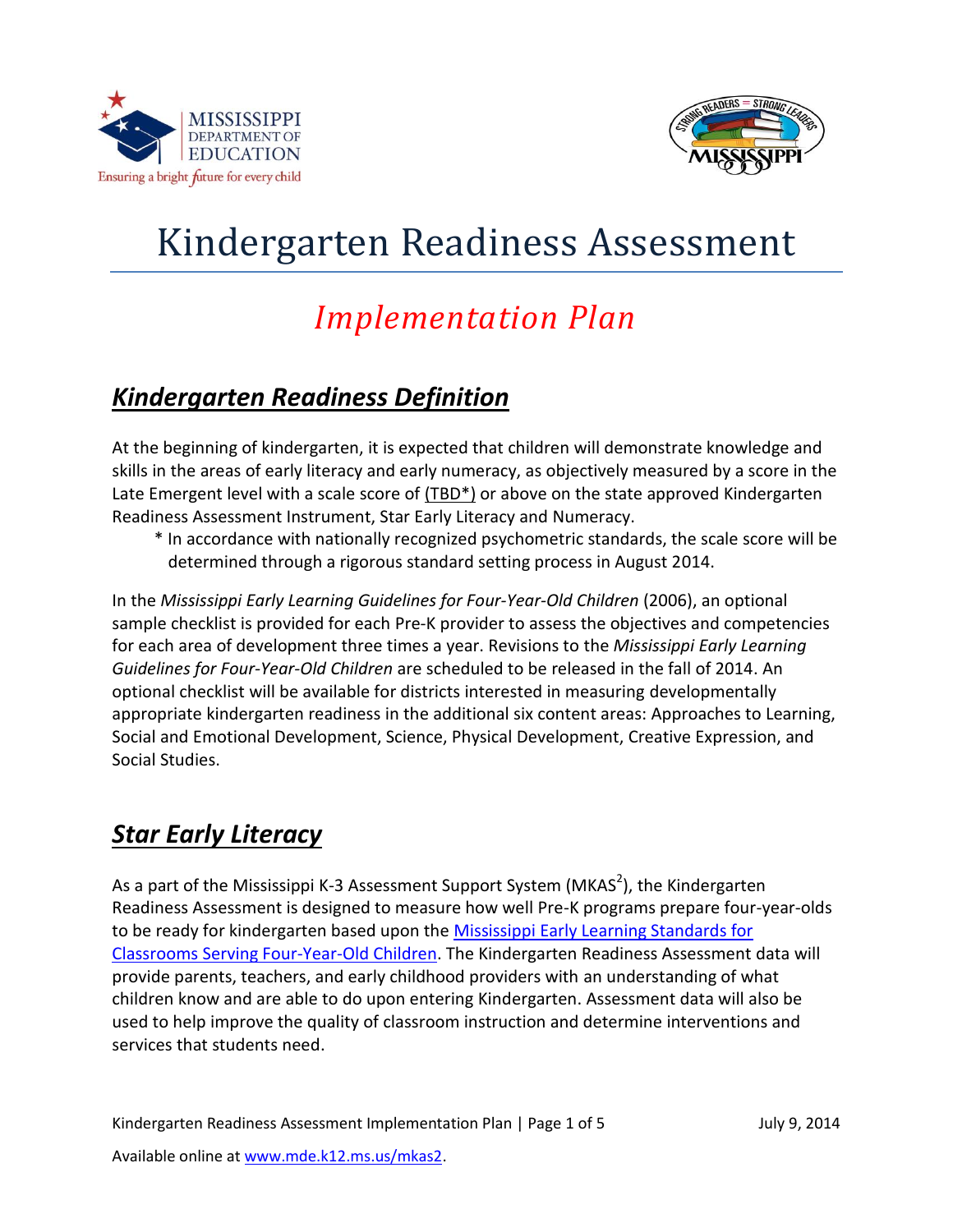#### **Key Domains Assessed**

- **Reading Foundational Skills:** Print Concepts, Phonological Awareness, Phonics and Word Recognition, and Fluency
- **Language:** Vocabulary Acquisition and Use
- **Numbers and Operations:** Counting and Cardinality, Operations and Algebraic Thinking, and Measurement and Data

#### **Sub-Domains Assessed**

- Alphabetic Principle
- Concept of Word
- Visual Discrimination
- Phonemic Awareness
- Phonics
- Structural Analysis
- Vocabulary
- Sentence-Level Comprehension
- Paragraph-Level
- **•** Early Numeracy

#### **Available Reports**

- **K-Instructional Planning Report** provides the student's scaled score, date the test was taken, and a list of suggested skills that the student should practice
- **MKAS<sup>2</sup> SEL Student Score Report** displays the student's scaled score along with their score in each sub-domain
- **MKAS<sup>2</sup> SEL Parent Report** provides the student's scaled score and gives a list of skills that parents can work on with their child at home
- **MKAS<sup>2</sup> SEL Score Summary Report** supplies a class, grade level, or school level report showing the students' scores
- **Student Enrollment Report** shows all students enrolled in the MKAS<sup>2</sup> site along with their MSIS numbers
- **Participation Report** shows test activity and which students have or have not tested

#### **Data Collection for Pre-K and Kindergarten Readiness Assessment**

- **Kindergarten and Public School Pre-K**  daily data files uploaded into MSIS for district and MDE review and reporting
- Non-public Pre-K daily reports available through the MKAS<sup>2</sup> State Portal for collaboratives

#### **Timeline for Kindergarten Readiness Assessment (MKAS<sup>2</sup> Component 2)**

| <b>Dates</b>                   | <b>Activity Description</b>                   |
|--------------------------------|-----------------------------------------------|
| August 11 - September 19, 2014 | K-Readiness Pretest/Universal Screener Window |
| April 9 – May 13, 2015         | Pre-K and Kindergarten Post-Test Window       |

Kindergarten Readiness Assessment Implementation Plan | Page 2 of 5 July 9, 2014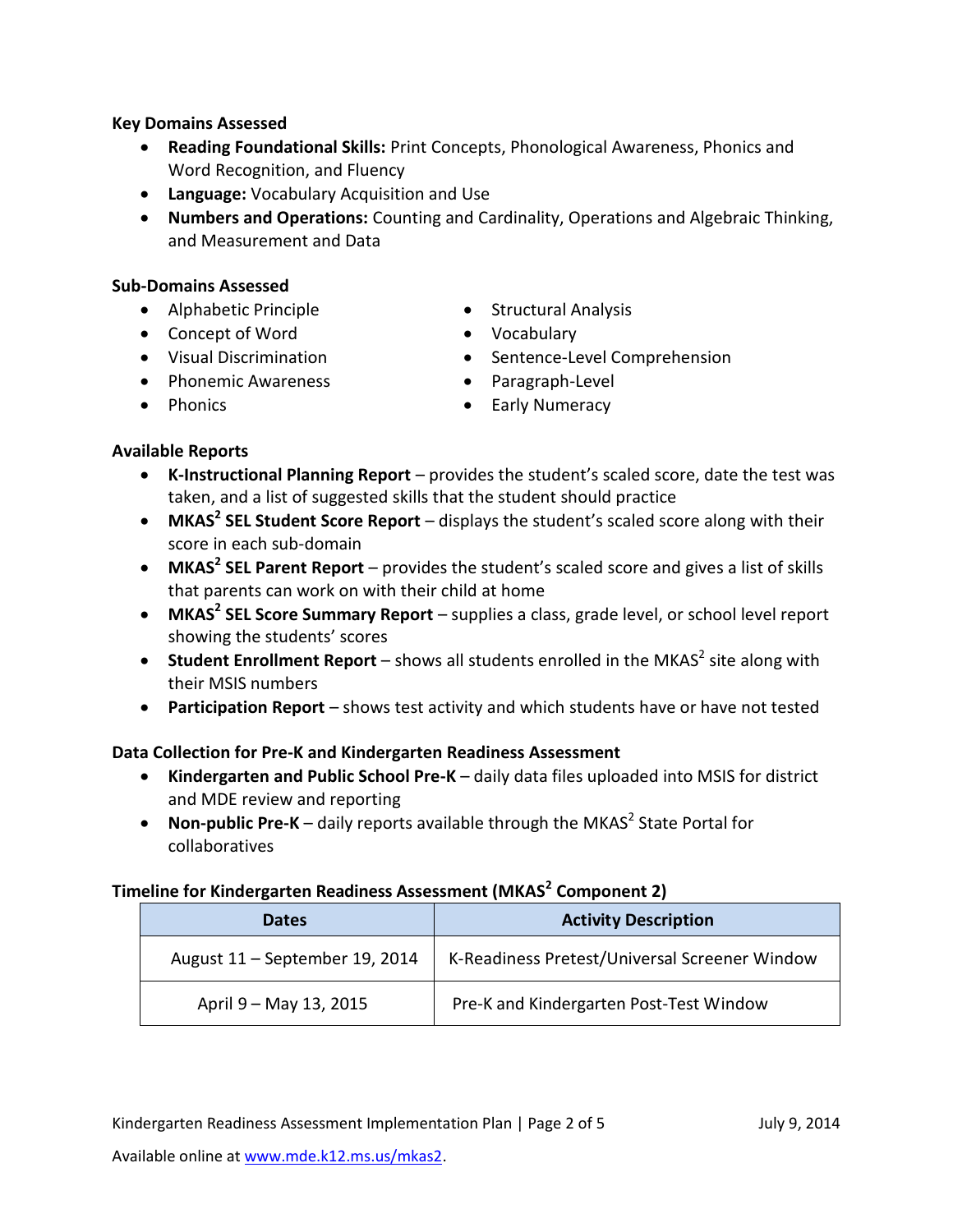### *Planned Professional Development*

#### **Monthly District Test Coordinator Webinar Updates (Second Tuesday of each month – 9:30a)**

- July 8, 2014
- August 12, 2014
- September 9, 2014
- October 14, 2014
- $\bullet$  November 11, 2014
- $\bullet$  December 9, 2014
- January 13, 2015
- $\bullet$  February 10, 2015
- March 10, 2015
- April 14, 2015
- May 12, 2015
	- June 9, 2015

#### **Initial Webinar for K-3 Administrators and District Test Coordinators (July 24, 2014 – 10:00a)**

- Define Kindergarten Readiness
- Navigating the MKAS<sup>2</sup> State Portal
- Assessing Kindergarten Readiness with Star Early Literacy
- Administering the Assessment
- **•** Literacy Classification
- Accessing and Understanding Reports
- Available resources through MDE to support MKAS<sup>2</sup>
- Available resources through Renaissance Learning
- Test Security Process

#### **Initial Webinar for Teachers in Public Schools and Collaboratives (August 8, 2014 – 10:00a)**

- Define Kindergarten Readiness
- Navigating the MKAS<sup>2</sup> State Portal
- Assessing Kindergarten Readiness with Star Early Literacy
- Administering the Assessment
- **•** Literacy Classification
- Accessing and Understanding Reports
- Available resources through MDE to support MKAS<sup>2</sup>
- Available resources through Renaissance Learning
- Test Security Process

#### **Planned Follow-up Webinar for K-3 Administrators, District Test Coordinators, and Teachers in Public Schools and Collaboratives (October 7, 2014 – 10:00a)**

- Understanding score reports
- Making decisions based on assessment results

#### **Planned Follow-up Training for District Test Coordinators (September 3-4, 2014)**

- Assessing student transfer into district
- Accessing and Understanding Reports
- Using the data to make instructional decisions

#### Kindergarten Readiness Assessment Implementation Plan | Page 3 of 5 July 9, 2014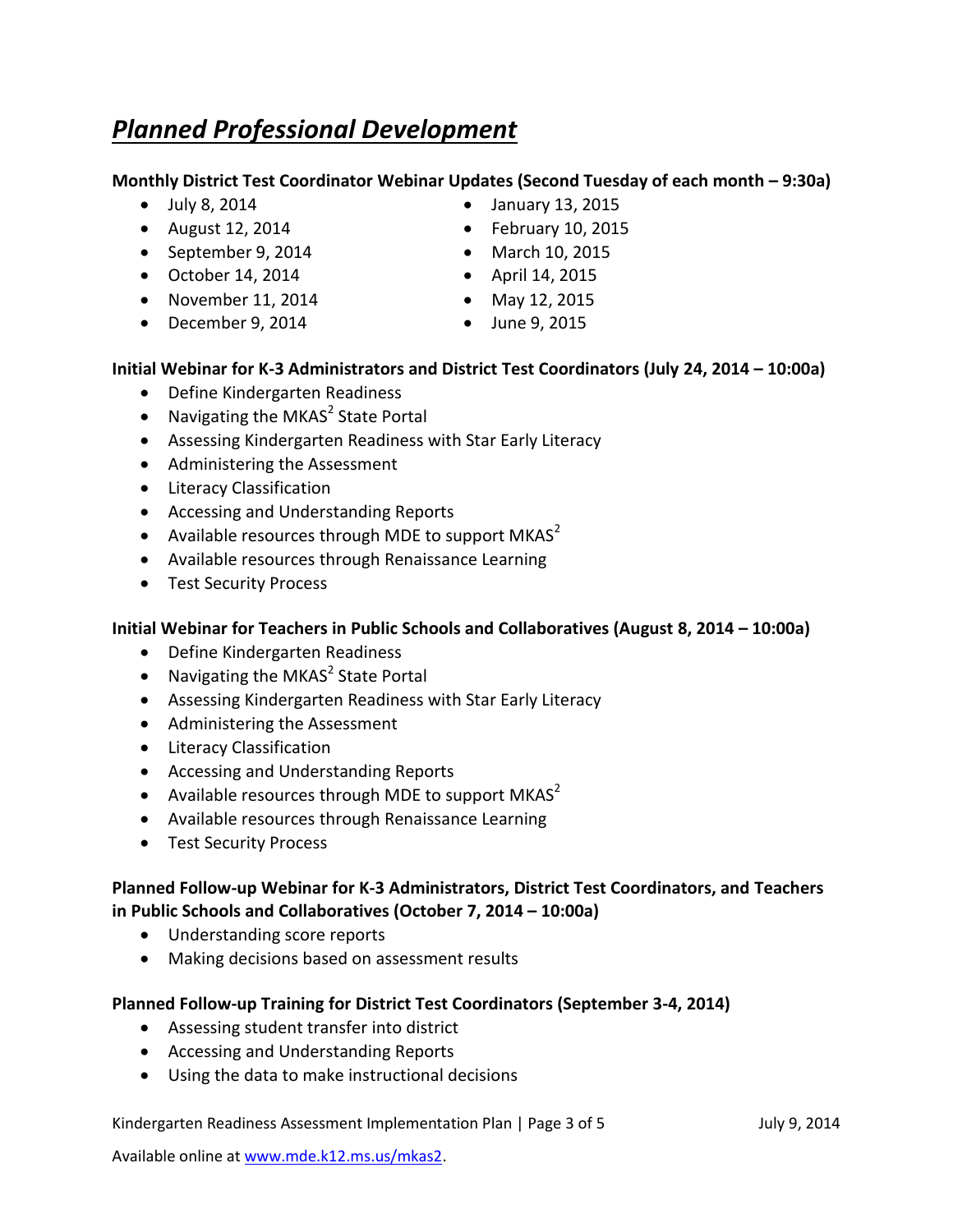**Planned Follow-up Training for District Test Coordinators (February 9-13, 2015)**

- End of Year Post Test
- Reviewing Reports
- Measuring Growth

*Note:* All training sessions will be recorded and made available on the MDE OSA and C&I website for additional review.

### *Communication/Technical Assistance*

| Organization           | <b>Point of Contact</b>                                    |
|------------------------|------------------------------------------------------------|
|                        | Public Pre-K and Kindergarten: Richard Baliko, Student     |
|                        | Assessment (rbaliko@mde.k12.ms.us / 601.359.3052)          |
| <b>MDF</b>             |                                                            |
|                        | Early Learning Collaboratives: Robin Lemonis, Curriculum & |
|                        | Instruction (rlemonis@mde.k12.ms.us / 601.359.2586)        |
| <b>School District</b> | <b>District Test Coordinator</b>                           |
| School                 | <b>School Test Coordinator</b>                             |
| Renaissance Learning   | Customer Support (800.338.4204)                            |

### *Resources Available Through MDE Website*

- [K-Readiness Pilot Test Administrator Manual](http://www.mde.k12.ms.us/docs/student-assessment/k-readiness-pilot-test-administrator-manual.pdf?sfvrsn=0)
- **[Introduction to Computer Use](http://www.mde.k12.ms.us/docs/student-assessment/introduction-to-computer-use.pdf?sfvrsn=0)**
- **[Kindergarten Literacy Readiness Indicators](http://www.mde.k12.ms.us/docs/student-assessment/kindergarten-literacy-readiness-indicators.pdf?sfvrsn=0)**
- **[Pre-K and Kindergarten Reading Activities](http://www.mde.k12.ms.us/docs/student-assessment/pre-k-and-kindergarten-reading-activities.pdf?sfvrsn=0)**
- **[Star Early Literacy Pretest Instructions](http://www.mde.k12.ms.us/docs/human-resources-library/star-early-literacy-pretest-instructions.pdf?sfvrsn=0)**
- [K-Readiness Practice Page](http://www.renlearn.com/lp/mde/)
- [K-Readiness Webinars](https://districtaccess.mde.k12.ms.us/studentassessment/Public%20Access/Forms/AllItems.aspx?RootFolder=%252Fstudentassessment%252FPublic%20Access%252FStatewide_Assessment_Programs%252F-MKAS2%252FComponent-2-Webinars)
- **[STAR Early Literacy Video](http://mdestream.mde.k12.ms.us/sa/general/STAR.early.lit.mp4)**
- [Mississippi Early Learning Standards for Classrooms Serving Four-Year-Old Children](https://districtaccess.mde.k12.ms.us/curriculumandInstruction/EarlyChildhood/4-year-old-standards.pdf)

**Note:** To access all of the above resources, please visit [www.mde.k12.ms.us/mkas2.](http://www.mde.k12.ms.us/mkas2)